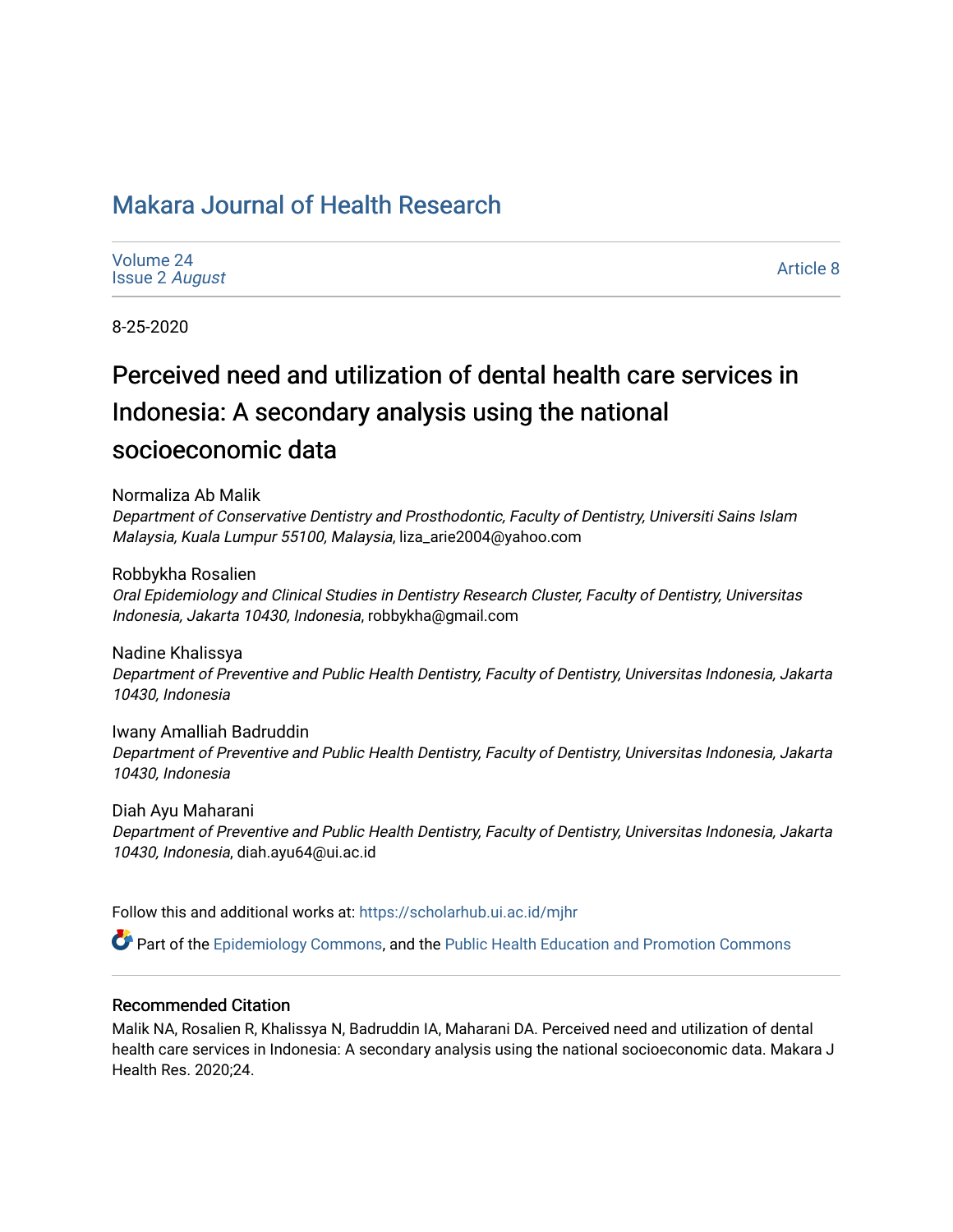## **Perceived need and utilization of dental health care services in Indonesia: A secondary analysis using the national socioeconomic data**

Normaliza Ab. Malik<sup>1</sup>, Robbykha Rosalien<sup>2</sup>, Nadine Khalissya<sup>3</sup>, Iwany Amalliah Badruddin<sup>3</sup>, Diah Ayu Maharani<sup>3\*</sup>

<sup>1</sup>Department of Conservative Dentistry and Prosthodontic, Faculty of Dentistry, Universiti Sains Islam Malaysia, Kuala Lumpur 55100, Malaysia <sup>2</sup>Oral Epidemiology and Clinical Studies in Dentistry Research Cluster, Faculty of Dentistry,

Universitas Indonesia, Jakarta 10430, Indonesia

<sup>3</sup>Department of Preventive and Public Health Dentistry, Faculty of Dentistry, Universitas Indonesia,

Jakarta 10430, Indonesia

*\*E-mail: diah.ayu64@ui.ac.id*

## **Abstract**

**Background**: Perceived needs and utilization of oral health services are important to ensure improvements in oral health outcomes and to allocate resources for the continuous provision of the services. This study aimed to determine the factors influencing the perceived needs and utilization of oral health services in Indonesia. **Methods:** Secondary data from the 2013 Indonesian National Socioeconomic Survey ( $N = 260,925$ ) was used. Descriptive analysis and logistic regression were employed to describe the relationship between perceived needs and utilization of oral health services. **Results**: The proportions of Indonesians who had a perceived need for oral health services and utilized the services in 2013 were 1.64% and 2.30%, respectively. A higher probability of perceived need and utilization of dental health care services was observed in the respondents who were <15 years old, females, unmarried, and living in rural areas and in those who had a higher level of education and health insurance. **Conclusion**: The proportions of individuals who presented with perceived needs and utilization of dental health care services were low and were associated with age, gender, marital status, geographic location, level of education, and insurance status. Appropriate strategies and policies are warranted to improve oral health in Indonesia.

*Keywords: dental care, Indonesia, socioeconomic, utilization*

## **Introduction**

With an estimated population of 249 million in 2013, Indonesia is the fourth most populous country in the world after China, India, and the United States.<sup>1</sup> The prevalence of oral health problems among Indonesians is high, and recent studies have shown a further increase from 2007 to 2013.<sup>2,3</sup> Oral health problems, such as dental caries and periodontal diseases, have the potential to exacerbate chronic or acute health problems and diminish the quality of life of the individual.<sup>4</sup> Untreated dental caries and missing teeth have been shown to decrease the oral health-related quality of life of adolescents<sup>5,6</sup> and elderly.<sup>7</sup>

The rate of oral health problems is influenced by numerous factors, such as low income, lack of access to care, and lack of awareness about the need for such care.<sup>8</sup> It was also found that oral health status is influenced by the individual's belief, socioeconomic background, number of dental visits, and oral health behavior.<sup>9</sup> Furthermore, the levels of anxiety and depression were thought to contribute to oral health outcomes.<sup>10</sup> The oral health condition, such as the presence of caries, gingivitis, or missing tooth, was associated with the use of oral health services.<sup>11</sup> A recent study reported that the prevalence of caries was high (approximately 80%) among school children who did not regularly visit a dentist.<sup>12</sup>

The availability of facilities and experts is also found to play a role in oral health outcomes.<sup>13</sup> The number of active and licensed dentists in Indonesia is small compared with the number of workers in other fields.<sup>2</sup> According to the World Health Organization, the dentist to population ratio is different between developing and developed countries.<sup>14</sup> In developing countries, the dentist to population ratio is approximately 1:150000, whereas in most developed countries, it is about 1:2000; in Indonesia, the corresponding value is 1:220000. Therefore, the utilization of dental and oral health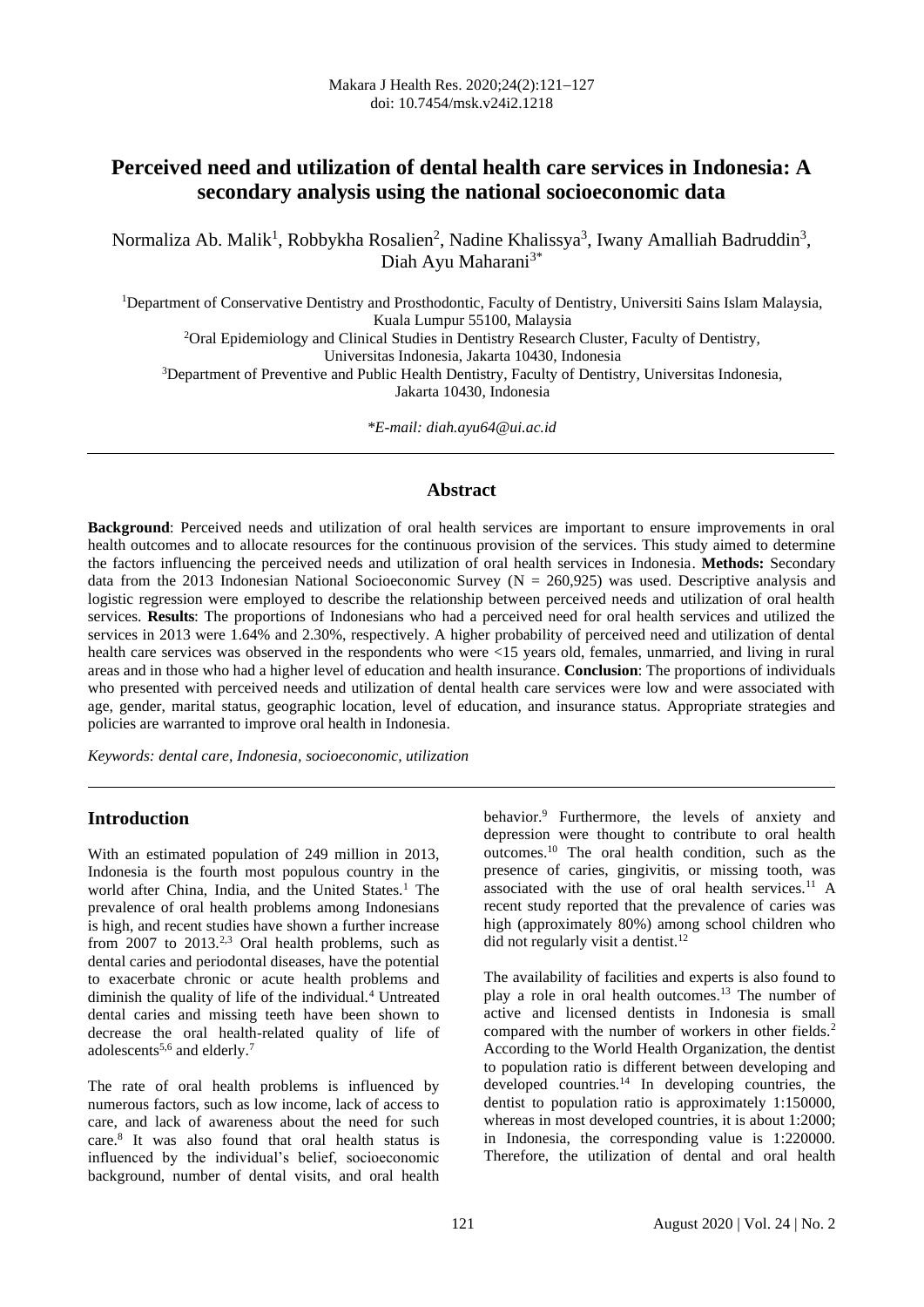services in Indonesia remains low compared with the normative needs for dental care.<sup>15</sup>

Another factor that may affect the utilization of oral health services is the perception of a need for such services (perceived need). Perceived need comprises an individual's assessment of the needs or benefits of a matter.<sup>16</sup> Perceived need is a subjective determination of an individual's perception of his/her oral health and the need for services. An individual's assessment of his/her own needs and his/her attention to oral health, along with the level of education, are considered more important than the dentist's judgment in predicting the care needs.<sup>17</sup>

The perceived need for oral health care is closely related to the utilization of the service itself.<sup>18</sup> Conversely, a lack of perceived need for oral health services is regarded as an obstacle to the implementation of the service.<sup>19–21</sup> The utilization of oral health services is an essential parameter in allocating resources for the continued provision of the services.<sup>22</sup> Therefore, this study aimed to determine the factors influencing the perceived need and utilization of oral health services among Indonesians.

## **Methods**

The secondary data for this study were obtained from the National Socioeconomic Survey in 2013,<sup>23</sup> which was a pivotal source of the nationally representative social welfare data that helped the government in the planning and regulation of policies across all sectors in Indonesia. Ethical approval was obtained from the ethics committee of the Faculty of Dentistry, Universitas Indonesia. A cross-sectional study was conducted by the Indonesian National Board of Statistics among individuals of all ages throughout the provinces in Indonesia from February to December 2013.<sup>23</sup> A probability sampling with a household analysis unit was conducted (Statistics Indonesia, 2013). The total sample size was 300,000 scattered household units with approximately 1,094,279 people from 33 provinces.<sup>24</sup> The data were weighted to ensure that the sample was representative of the Indonesian population.

The Basic Information on Household Members (KOR) and the Health and Housing Module (MKP) selfreported questionnaires were used in this study. The data included the sociodemographic background, such as age, gender, education level, marital status, household income, and health insurance of the individual. Evaluations of perceived need and utilization of oral health services were taken as the dependent variables, which were gathered from the responses to the following questions: "Do you have any of the following complaints in the last 1 month?" (from the KOR questionnaire) and "Have you received a dental/dental nurse examination in the past 6 months?" (from the MKP questionnaire), respectively.

The independent variables included predisposing factors (age, sex, number of family members, education level, socioeconomic status, and geographical location) and supporting factors (health insurance). Socioeconomic status was divided into five levels (first to fifth quintiles), which were proportioned using the AES.<sup>25</sup> The category of quintiles was calculated using the formula  $(A + \alpha K)\theta$ , where A denotes the number of the adults in the household; K, the number of children in the household;  $\alpha$ , the cost of living for children; and θ, the unit of measurement that describes the economic scale of the family.<sup>26</sup>

The data were included and calculated when all the respondents answered the questions in both the KOR and MKP questionnaires. An analysis of the proportion of respondents with perceived need was conducted based on the selected independent variables to determine the frequency distribution. Data were processed using the Stata software (version 14, College Station, TX, USA). A descriptive analysis was conducted to determine the proportions of individuals with perceived needs and those who utilized oral health services based on several sociodemographic characteristics. Logistic regression (0: no; 1: yes) with odds ratios (ORs) (95% confidence intervals [CI]) and a 5% level of significance were performed to identify the determinant factors related to the perceived need and utilization of oral health services.

## **Results**

Of the 1,094,179 respondents, only 260,925 (23.8%) individuals who answered questions from both the KOR and MKP questionnaires were included in the study. The sociodemographic characteristics (including age, gender, marital status, socioeconomic background, geographic location, and level of education) and health insurance status are presented in Table 1.

The perceived need for oral health services was found to be higher  $(58.41\%)$  in the low age group  $( $30$  years old)$ when compared with the other age groups. More than three-quarters of the respondents (77.35%) aged below 45 years old utilized oral health services to a greater extent compared with those above 45 years. Females presented with greater perceived needs and utilized oral health services more often than males. Likewise, the perceived needs and utilization of oral health services were higher among those who belonged to the higher socioeconomic quintiles (Quintiles IV and V) compared with those from lower socioeconomic quintiles. Those who lived in rural areas had a higher perceived need for oral health services than those who lived in an urban area, but opposite findings were observed for the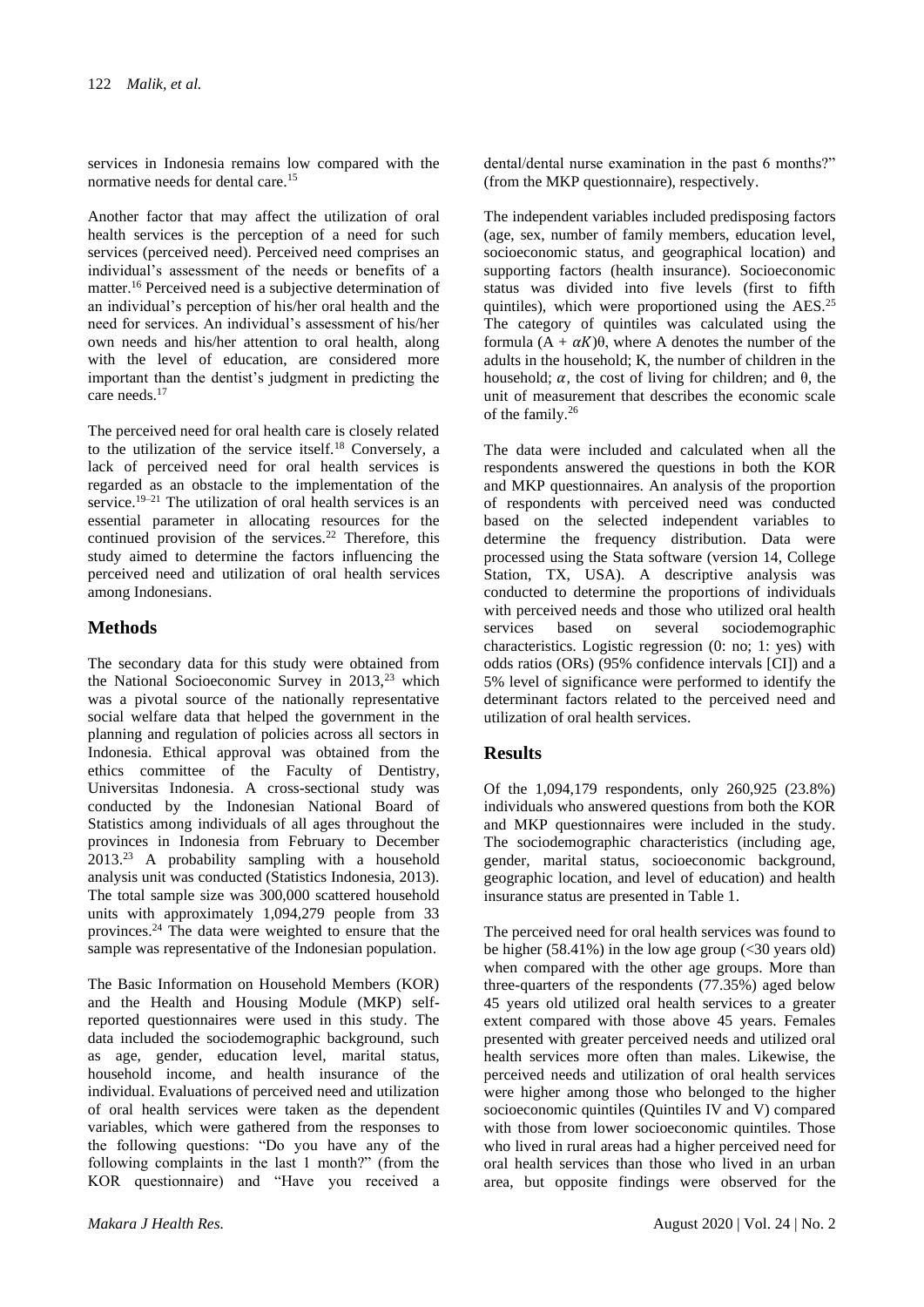utilization of the oral health services. Individuals with basic education levels and health insurance presented with higher perceived needs (63.6% and 10.8%, respectively) and utilization of oral health services (37.5% and 62.4%, respectively) compared with those with higher education levels and no insurance, respectively.

|             |                                                                                                                                                                   |                                                                                                                                  |                                                                  | Utilization of oral health<br>services<br>$(N = 6,003)$                                                                                    |                                                                                                                                                                           |  |
|-------------|-------------------------------------------------------------------------------------------------------------------------------------------------------------------|----------------------------------------------------------------------------------------------------------------------------------|------------------------------------------------------------------|--------------------------------------------------------------------------------------------------------------------------------------------|---------------------------------------------------------------------------------------------------------------------------------------------------------------------------|--|
| $\mathbf N$ | Percentage                                                                                                                                                        | N                                                                                                                                | Percentage                                                       | $\mathbf N$                                                                                                                                | Percentage                                                                                                                                                                |  |
|             |                                                                                                                                                                   |                                                                                                                                  |                                                                  |                                                                                                                                            |                                                                                                                                                                           |  |
| 75,475      | 28.93                                                                                                                                                             | 1,604                                                                                                                            | 37.58                                                            | 2,051                                                                                                                                      | 34.17                                                                                                                                                                     |  |
|             | 22.33                                                                                                                                                             | 889                                                                                                                              | 20.83                                                            |                                                                                                                                            | 20.41                                                                                                                                                                     |  |
|             |                                                                                                                                                                   | 798                                                                                                                              |                                                                  |                                                                                                                                            | 22.77                                                                                                                                                                     |  |
|             | 16.67                                                                                                                                                             | 663                                                                                                                              | 15.53                                                            | 993                                                                                                                                        | 16.54                                                                                                                                                                     |  |
|             | 8.25                                                                                                                                                              | 314                                                                                                                              | 7.36                                                             | 367                                                                                                                                        | 6.11                                                                                                                                                                      |  |
|             |                                                                                                                                                                   |                                                                                                                                  |                                                                  |                                                                                                                                            |                                                                                                                                                                           |  |
| 130,560     |                                                                                                                                                                   | 2,007                                                                                                                            | 47.02                                                            | 2,711                                                                                                                                      | 45.16                                                                                                                                                                     |  |
|             |                                                                                                                                                                   |                                                                                                                                  |                                                                  |                                                                                                                                            | 54.84                                                                                                                                                                     |  |
|             |                                                                                                                                                                   |                                                                                                                                  |                                                                  |                                                                                                                                            |                                                                                                                                                                           |  |
|             | 45.20                                                                                                                                                             |                                                                                                                                  | 53.09                                                            | 2,989                                                                                                                                      | 49.79                                                                                                                                                                     |  |
|             | 48.50                                                                                                                                                             |                                                                                                                                  | 40.77                                                            |                                                                                                                                            | 45.18                                                                                                                                                                     |  |
| 16,442      |                                                                                                                                                                   | 262                                                                                                                              |                                                                  |                                                                                                                                            | 5.03                                                                                                                                                                      |  |
|             |                                                                                                                                                                   |                                                                                                                                  |                                                                  |                                                                                                                                            |                                                                                                                                                                           |  |
|             |                                                                                                                                                                   | 772                                                                                                                              |                                                                  |                                                                                                                                            | 19.14                                                                                                                                                                     |  |
|             |                                                                                                                                                                   | 800                                                                                                                              | 18.74                                                            |                                                                                                                                            | 20.06                                                                                                                                                                     |  |
|             | 20.12                                                                                                                                                             | 830                                                                                                                              | 19.45                                                            | 1,188                                                                                                                                      | 19.79                                                                                                                                                                     |  |
| 53,050      | 20.33                                                                                                                                                             | 912                                                                                                                              | 21.37                                                            | 1,207                                                                                                                                      | 20.11                                                                                                                                                                     |  |
|             |                                                                                                                                                                   |                                                                                                                                  |                                                                  |                                                                                                                                            | 20.91                                                                                                                                                                     |  |
|             |                                                                                                                                                                   |                                                                                                                                  |                                                                  |                                                                                                                                            |                                                                                                                                                                           |  |
| 149,148     |                                                                                                                                                                   |                                                                                                                                  | 59.96                                                            |                                                                                                                                            | 38.31                                                                                                                                                                     |  |
|             |                                                                                                                                                                   |                                                                                                                                  |                                                                  |                                                                                                                                            | 61.69                                                                                                                                                                     |  |
|             |                                                                                                                                                                   |                                                                                                                                  |                                                                  |                                                                                                                                            |                                                                                                                                                                           |  |
|             | 16.51                                                                                                                                                             | 463                                                                                                                              | 10.85                                                            | 721                                                                                                                                        | 12.01                                                                                                                                                                     |  |
|             |                                                                                                                                                                   |                                                                                                                                  |                                                                  |                                                                                                                                            | 46.89                                                                                                                                                                     |  |
|             | 18.84                                                                                                                                                             |                                                                                                                                  |                                                                  |                                                                                                                                            | 23.62                                                                                                                                                                     |  |
|             |                                                                                                                                                                   | 263                                                                                                                              |                                                                  |                                                                                                                                            | 18.47                                                                                                                                                                     |  |
|             |                                                                                                                                                                   |                                                                                                                                  |                                                                  |                                                                                                                                            |                                                                                                                                                                           |  |
| 115,058     | 44.10                                                                                                                                                             | 1,708                                                                                                                            | 40.02                                                            | 2,255                                                                                                                                      | 37.56                                                                                                                                                                     |  |
| 145,867     | 55.90                                                                                                                                                             | 2,560                                                                                                                            | 59.98                                                            | 3,748                                                                                                                                      | 62.44                                                                                                                                                                     |  |
|             | 58,262<br>62,148<br>43,508<br>21,532<br>130,365<br>117,933<br>126,550<br>50,167<br>52,414<br>52,487<br>52,807<br>111,777<br>43,087<br>148,901<br>49,153<br>19,784 | Respondents<br>$(N = 260, 925)$<br>23.82<br>50.04<br>49.96<br>6.30<br>19.23<br>20.09<br>20.24<br>57.16<br>42.84<br>57.07<br>7.58 | 2,261<br>2,266<br>1,740<br>954<br>2,559<br>1,079<br>2,715<br>827 | Perceived need for oral<br>health services<br>$(N = 4,268)$<br>18.70<br>52.98<br>6.14<br>18.09<br>22.35<br>40.04<br>63.61<br>19.38<br>6.16 | ore 1. Boerodennograpme ouenground or the participants<br>1,225<br>1,367<br>3,292<br>2,712<br>302<br>1,149<br>1,204<br>1,255<br>2,300<br>3,703<br>2,755<br>1,418<br>1,109 |  |

| Table 1. Sociodemographic background of the participants |  |  |
|----------------------------------------------------------|--|--|
|                                                          |  |  |

**Table 2.** Descriptive results of all respondents in relation to perceived need and utilization of dental services

| Variables                                      |         | Respondents<br>$(N = 260, 925)$ | Perceived need for oral<br>health sevices<br>$(N = 4,268)$ |            |  |
|------------------------------------------------|---------|---------------------------------|------------------------------------------------------------|------------|--|
|                                                | N       | Percentage                      | N                                                          | Percentage |  |
| Perceived need                                 |         |                                 |                                                            |            |  |
| Had perceived need                             | 4.268   | 1.64                            |                                                            |            |  |
| No perceived need                              | 256,657 | 98.36                           |                                                            |            |  |
| Utilization of dental and oral health services |         |                                 |                                                            |            |  |
| Meet need                                      | 6.003   | 2.3                             | 22.1                                                       | 5.18       |  |
| Unmeet need                                    | 254,992 | 97.7                            | 4.047                                                      | 94.82      |  |

As presented in Table 2 a very low proportion of the respondents perceived the need for oral health services  $(N = 4,268; 1.64\%)$ . A slightly high number of respondents underwent dental examinations over the past 6 months ( $N = 6003$ ). Furthermore, among those

who had perceived needs, only  $5.18\%$  (N = 221) had received dental treatment (Table 2).

Logistic regression revealed that variables such as age, gender, marital status, socioeconomic quintiles, geographic location, education level, and health insurance were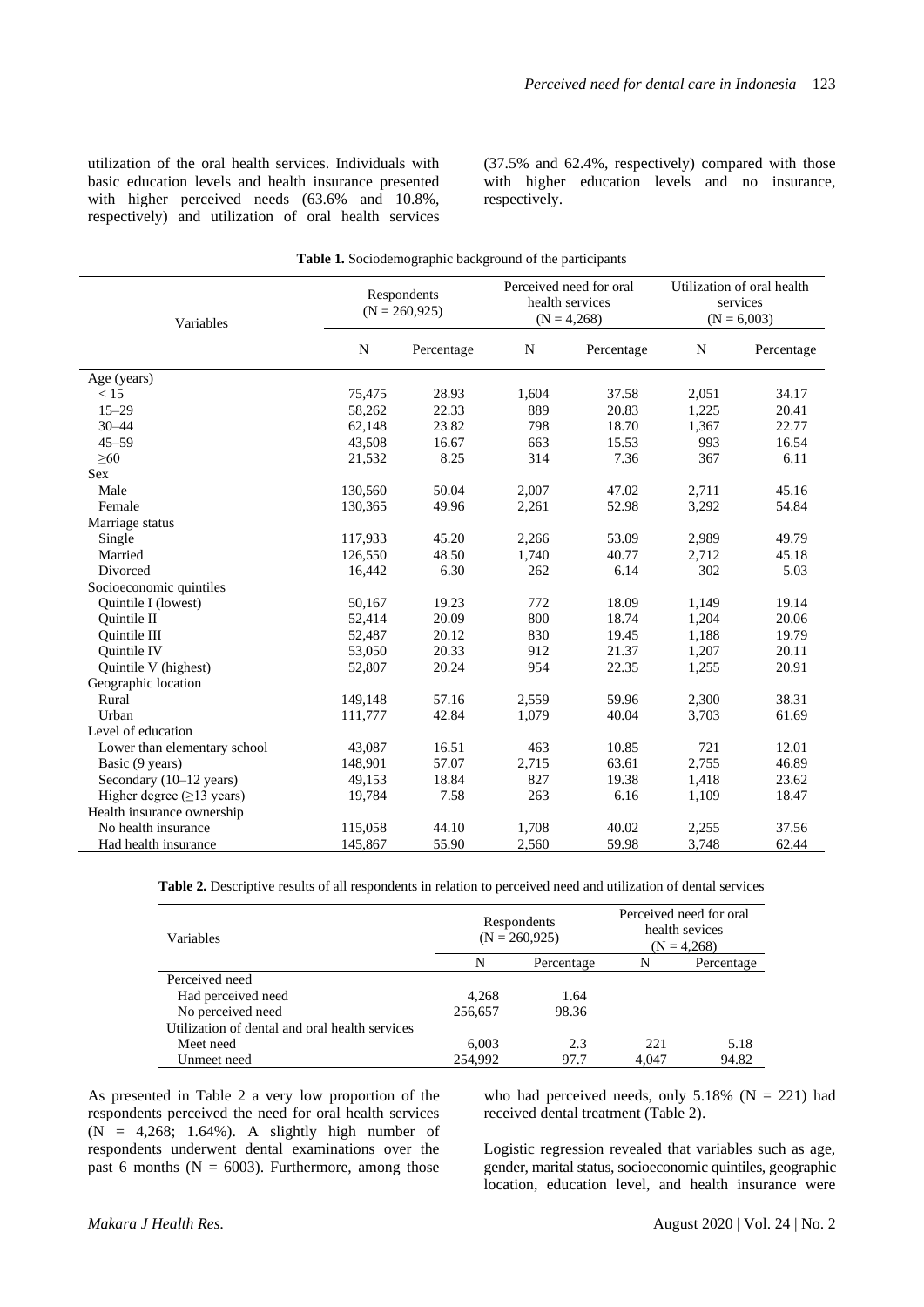significantly related to the perceived need for oral health services (Table 3). Similar findings were observed for the utilization of oral health services, except for socioeconomic quintiles. Respondents who were aged below 15 years old, females (OR, 1.13; 95% CI, 1.06– 1.20;  $p < 0.001$ ), not single, from a high socioeconomic background, with higher education level, living in rural areas, and having health insurance (OR, 1. 18; 95% CI, 1.11–1.26;  $p < 0.001$ ) were more likely to present with a perceived need for oral health services compared with those who were aged above 15 years old, males, single,

had a lower socioeconomic background, had lower education level, and had no health insurance (Table 3).

Respondents who were less than 15 years of age, females, married, educated, living in urban areas, and insured were more likely to utilize the oral health services compared with those who were aged above 15 years old, males, single, had lower education level, and no health insurance. No significant difference in the utilization of oral health services  $(p > 0.05)$  was observed based on the socioeconomic background of the respondents.

|  | <b>Table 3.</b> Logistic regression analysis of the perceived need and utilization of oral health services |  |  |  |  |  |
|--|------------------------------------------------------------------------------------------------------------|--|--|--|--|--|
|  |                                                                                                            |  |  |  |  |  |

| Variables                               | Perceived need for oral health services<br>$(N = 4,268)$ |                  | Utilization of oral health services<br>$(N = 6,003)$ |                  |  |
|-----------------------------------------|----------------------------------------------------------|------------------|------------------------------------------------------|------------------|--|
|                                         | OR (95% CI)                                              | $\boldsymbol{p}$ | OR (95% CI)                                          | $\boldsymbol{p}$ |  |
| Age (years)                             |                                                          | 0.000            |                                                      | 0.000            |  |
| <15                                     | 1                                                        |                  | 1                                                    |                  |  |
| $15 - 29$                               | $0.71(0.66 - 0.78)$                                      |                  | $0.77(0.72 - 0.82)$                                  |                  |  |
| $30 - 44$                               | $0.60(0.55-0.65)$                                        |                  | $0.80(0.75-0.86)$                                    |                  |  |
| $45 - 59$                               | $0.71(0.65 - 0.78)$                                      |                  | $0.84(0.77-0.90)$                                    |                  |  |
| $\geq 60$                               | $0.68(0.60 - 0.77)$                                      |                  | $0.62(0.55-0.70)$                                    |                  |  |
| <b>Sex</b>                              |                                                          | 0.000            |                                                      | 0.000            |  |
| Male                                    |                                                          |                  | 1                                                    |                  |  |
| Female                                  | $1.13(1.06-1.20)$                                        |                  | $1.22(1.16-1.29)$                                    |                  |  |
| Marriage status                         |                                                          | 0.000            |                                                      | 0.000            |  |
| Single                                  |                                                          |                  | 1                                                    |                  |  |
| Married                                 | $0.71(0.67 - 0.76)$                                      |                  | $0.84(0.80-0.89)$                                    |                  |  |
| Divorced                                | $0.83(0.73-0.94)$                                        |                  | $0.72(0.64 - 0.81)$                                  |                  |  |
| Socioeconomic quintiles                 |                                                          | 0.001            |                                                      | $0.764*$         |  |
| Quintile I (lowest)                     | 1                                                        |                  | 1                                                    |                  |  |
| Quintile II                             | $0.99(0.89 - 1.10)$                                      |                  | $1.00(0.92 - 1.09)$                                  |                  |  |
| Quintile III                            | $1.03(0.93 - 1.13)$                                      |                  | $0.99(0.91-1.07)$                                    |                  |  |
| <b>Ouintile IV</b>                      | $1.12(1.02 - 1.23)$                                      |                  | $0.99(0.92 - 1.08)$                                  |                  |  |
| Quintile V (highest)                    | $1.18(1.07-1.30)$                                        |                  | $1.04(0.96 - 1.13)$                                  |                  |  |
| Geographic location                     |                                                          | 0.000            |                                                      | 0.000            |  |
| Rural                                   |                                                          |                  | 1                                                    |                  |  |
| Urban                                   | $0.89(0.84 - 0.95)$                                      |                  | $2.19(2.08 - 2.30)$                                  |                  |  |
| <b>Education</b> level                  |                                                          | 0.000            |                                                      | 0.000            |  |
| Lower than elementary school            | 1                                                        |                  | 1                                                    |                  |  |
| Basic (9 years)                         | $1.71(1.55-1.89)$                                        |                  | $1.11(1.02 - 1.20)$                                  |                  |  |
| Secondary (10-12 years)                 | $1.58(1.40-1.77)$                                        |                  | $1.75(1.60-1.91)$                                    |                  |  |
| Higher degree $(\geq 13 \text{ years})$ | $1.24(1.06-1.44)$                                        |                  | $3.49(3.17 - 3.84)$                                  |                  |  |
| Health insurance ownership              |                                                          | 0.000            |                                                      | 0.000            |  |
| No insurance                            | $\mathbf{1}$                                             |                  | 1                                                    |                  |  |
| Had insurance                           | $1.18(1.11-1.26)$                                        |                  | $1.32(1.25 - 1.40)$                                  |                  |  |

Reference categories: <15 years of age, male, single, quintile I, rural, under elementary school, without health insurance. Logistic regression; significant at *p* < 0.05.

Reference category: do not have perceived need. Logistic regression; significant at  $p < 0.05$ .

OR, odds ratio; CI, confidence interval.

#### **Discussion**

This study was conducted to provide a broader understanding of the perceived needs and utilization of oral health services in Indonesia. Perceived need is influenced by the individual's evaluation of his/her needs with respect to the current status of his/her oral health and the utilization of oral health services.<sup>27</sup> In the

current study, only 1.64% of the respondents had a perceived need for oral health services. A previous survey on basic health research reported a caries prevalence and DMFT index of 72.1% and 4.6%, respectively, in Indonesia.<sup>28</sup> Perceived need was found to be most prevalent among respondents aged below 15 years old in the present study. This finding is similar to those reported previously in Indonesia and Sri Lanka<sup>29,30</sup>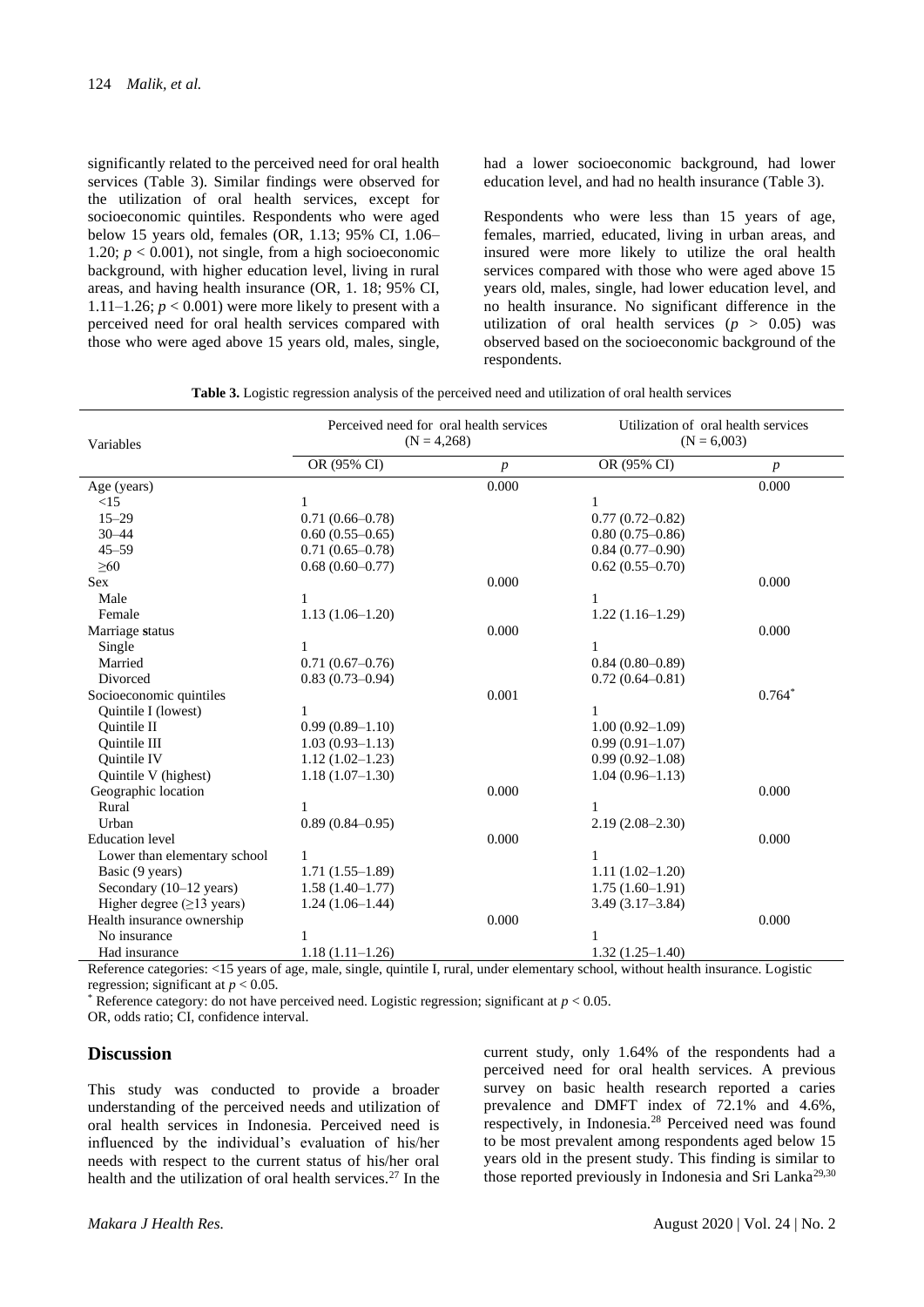and may be associated with the reduced sensitivity to pain in the older age groups. The pain threshold in older age groups (>60 years) is likely to be higher than that in a younger age group.<sup>31</sup> Furthermore, dental problems among the elderly are less likely to cause discomfort.<sup>32</sup> In the current study, females were more likely to have a high perceived need for oral health services than males. Studies have shown that women tend to care more and have a high awareness about their health and aesthetics compared with men.15,33,34 In addition, women have a higher sensitivity to pain compared with men.<sup>34</sup> Furthermore, unmarried individuals had a higher perceived need than those who were married or divorced in the present study.<sup>35</sup> A study reported that unmarried individuals might be more likely to have oral health problems, such as gingival bleeding and dental caries.<sup>35</sup> Therefore, they had a higher perceived need compared with individuals who were not single. Contrarily, marriage involvement is regarded as a protective factor for both general and oral diseases, 34 although this relationship has not been fully proven. Individuals with basic education levels had the highest perceived need for oral health services compared with those with higher levels of education. This may be related to the high DMF-T index in those with a basic level of education.<sup>34</sup> The level of education may play a significant role, as it can affect the health of the individual due to personal health behaviors. It enables the individual to be more aware of his/her health and the availability of resources to make healthy life choices, 36 thereby increasing the perceived need and utilization of oral health services.

Only a small percentage of respondents utilized oral health services in the current study. This may be due to several reasons, such as the geographical location, which could lead to difficulties in obtaining information and gaining access to care. $33$  Moreover, both socioeconomic status and age may be associated with the high unmet need for oral health services in Indonesia. $37$  A study has shown that respondents living in urban areas obtained dental care more frequently than those living in rural areas.<sup>28</sup> It was reported that the community health center is the most visited in Indonesia compared with other health facilities.<sup>28</sup> Therefore, public health services, especially community health centers, play a significant role in improving the oral health of the Indonesian population.<sup>15</sup> The availability of the community health center reduces the barriers to primary health service with reasonable costs for those in the lowest socioeconomic status. The present study showed higher utilization in the urban areas, whereas the number of individuals with perceived needs was higher in the rural areas. A few factors, such as the distribution of community health centers—which may be concentrated in the urban areas—higher level of education among those who live in urban areas, and difficulties with regard to accessibility in the rural areas, may have influenced the utilization of the oral health services.

Another factor that may contribute to the low utilization of oral health services is the socioeconomic status, in which financial conditions influence the decisions regarding health service utilization.37,38 In the present study, those in socioeconomic quintile V (highest) presented with the highest utilization of oral health services compared with those in the other quintiles, although this relationship was not statistically significant. This finding was in agreement with the previous study, whereby the utilization of oral health services was not related to socioeconomic conditions.<sup>39</sup>

This study has several limitations. First, the type of questions that required "yes" or "no" answers limited the respondents' choices, wherein a "no" could mean that they did not have any oral health problems or something else that was not explicitly stated in the questionnaire. The second limitation was the possibility of bias based on the distinct reference periods for the two dependent variables in the questionnaire: perceived need variables were based on the past 1 month, whereas utilization was based on the past 6 months. This difference could lead to a discrepancy between the two. However, the utilization variable in this study was more representative of oral care. Furthermore, dental and oral diseases were evaluated based on the severity of the symptoms and the perceived need for treatment. The absence of a perceived need for oral health services could be related to the absence of pain and the respondent's subjective assessment that the teeth and mouth did not require clinical treatment, although a clinical examination might have concluded that the person may require treatment.

The perceived need influences a person's health behavior, including that regarding the seeking of health services and the individual efforts to maintain health.<sup>18</sup> It is a useful measurement owing to its relationship with dental care utilization.<sup>40</sup> This approach can provide more realistic estimates, given that individuals who do not perceive the effects of their oral conditions may not seek dental and oral health services.<sup>41</sup>

## **Conclusion**

Based on the results of this study, the perceived need and utilization of oral health services in Indonesia were found to be low in 2013. A relatively high number of individuals presented with unmet needs. Socioeconomic and geographic barriers still remain in Indonesia. Therefore, this study will be an eye-opener for the government and all sectors and help them overcome these obstacles and barriers. Practical and appropriate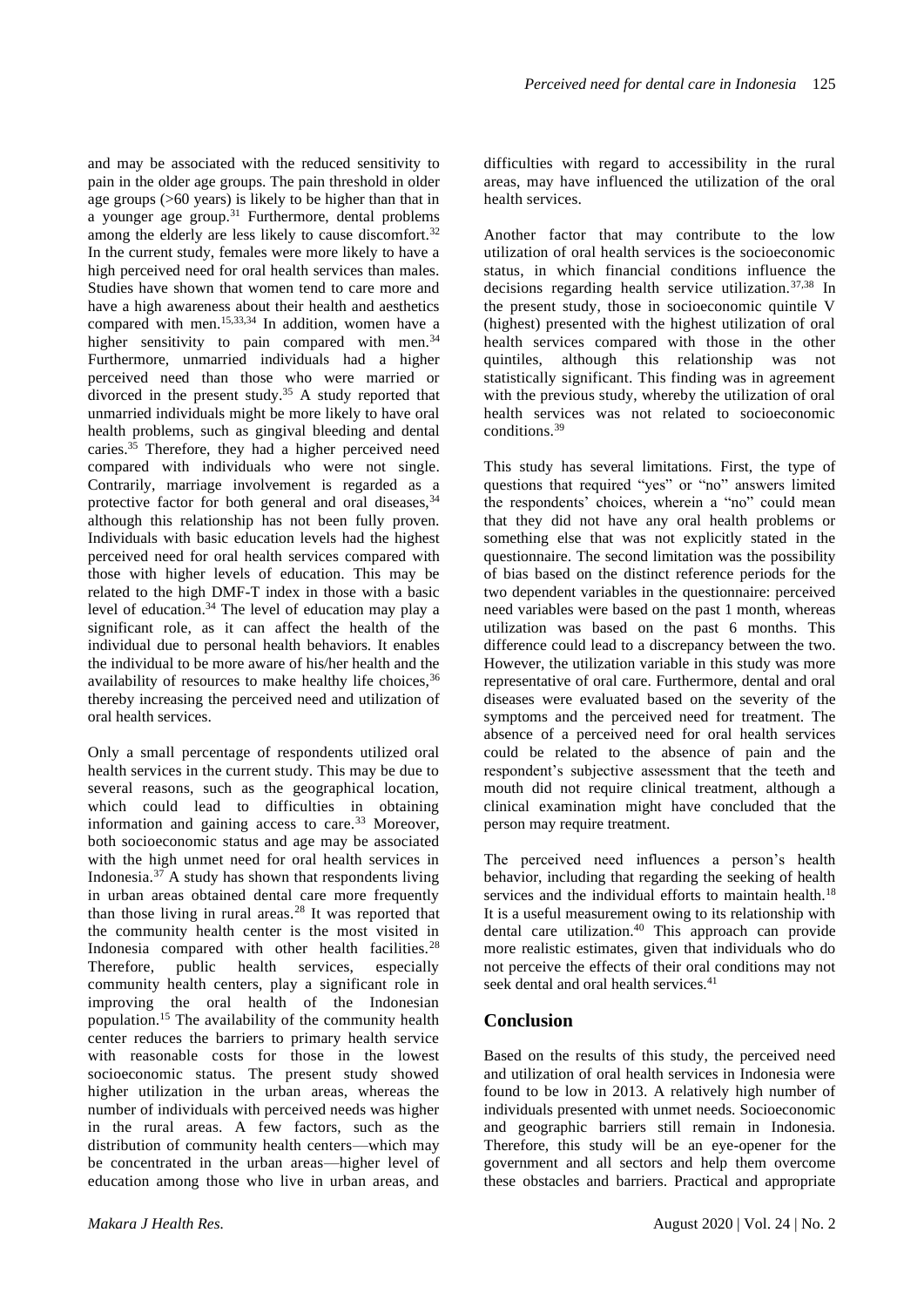strategies and policies have to be implemented to improve oral health in Indonesia.

## **Funding**

This study was supported by Universitas Indonesia.

#### **Conflict of Interest Statement**

None declared.

**Received: May 10th, 2020 Accepted: July 17 th , 2020**

#### **References**

- 1. Haub C, Kaneda T. *2013 World Population Data Sheet*. Washington, DC: Population Reference Bureau, 2013.
- 2. Rahardjo A, Maharani DA. A review of Indonesia's dental health-past, present and future. *Int J Clin Prev Dent*. 2014;10:121–6.
- 3. Ministry of Health of Republic of Indonesia. *Indonesian Health Profile*. Jakarta: Research and Development Agency, 2014.
- 4. Baiju RM, Peter E, Varghese NO, Sivaram R. Oral Health and quality of life: Current concepts. *J Clin Diagn Res*. 2017;11:ZE21.
- 5. Feldens CA, Ardenghi TM, Dos Santos Dullius AI, Vargas-Ferreira F, Hernandez PA, Kramer PF. Clarifying the impact of untreated and treated dental caries on oral health-related quality of life among adolescents. *Caries Res*. 2016;50:414–21.
- 6. Tan H, Peres KG, Peres MA. Retention of teeth and oral health–related quality of life. *J Dent Res*. 2016;95:1350–7.
- 7. Mohd M, Tim N, Nazahiah BN, Taimur K, Yaghma M. The relationship between oral health and oral health related quality of life among elderly people in United Kingdom. *J Dent*. 2017;56:78–83.
- 8. Northridge ME, Kumar A, Kaur R. Disparities in access to oral health care. *Annu Rev Public Health*. 2020;41:513–35.
- 9. Broadbent JM, Zeng J, Foster Page LA, Baker SR, Ramrakha S, Thomson WM. Oral health–related beliefs, behaviors, and outcomes through the life course. *J Dent Res*. 2016;95:808–13.
- 10. Taís SB, Duarte GMB, Midori CP, Severi LM. Factors associated with oral health-related quality of life in children and preadolescents: A cross-sectional study. *Oral Health Prev Dent*. 2016;14:137–48.
- 11. Ministry of Health. *Our Oral Health: Key Findings of the 2009 New Zealand Oral Health Survey*. Wellington: Ministry of Health, 2010:117–52
- 12. Mahrous MS, Bhayat A, Hifnawy T, Bakeer H, Ahmad MS. Can the prevalence of dental caries be used as an indicator of the quality of oral health servicess? A crosssectional study among children in Almadinah Almunawwarah, KSA. *J Taibah Univ Med Sci*. 2016;11:41–5.
- 13. Gambhir RS, Brar P, Singh G, Sofat A, Kakar H. Utilization of dental care: An Indian outlook. *J Nat Sci Biol Med*. 2013;4:292–7.
- 14. World Health Organization. *Density of dentists (total number per 10,000 Population): Latest available*. World Health Organization, 2020.
- 15. Maharani DA. Inequity in dental care utilization in the Indonesian population with a self-assessed need for dental treatment. *Tohoku J Exp Med*. 2009;218:229–39.
- 16. Coulton C, Frost AK. Use of social and health services by the elderly. *J Health Soc Behav*. 1982;23:330–9.
- 17. Lundegren N, Axtelius B, Håkansson J, Åkerman S. Dental treatment need among 20 to 25-year-old Swedes: Discrepancy between subjective and objective need. *Acta Odontol Scand*. 2004;62:91–6.
- 18. Andersen RM. Revisiting the behavioral model and access to medical care: Does it matter? *J Health Soc Behav*. 1995;36:1–10.
- 19. Cohen LK, Gift HC. *Disease prevention and oral health promotion: Socio-dental sciences in action*. Copenhagen: Munksgaard; 1995.
- 20. Galan D, Brecx M, Heath MR. Oral health status of a population of community-dwelling older Canadians. *Gerodontology*. 1995;12:41–8.
- 21. Gilbert GH, Duncan RP, Vogel WB. Determinants of dental care use in dentate adults: Six-monthly use during a 24-month period in the Florida Dental Care Study. *Soc Sci Med*. 1998;47:727–37.
- 22. Ettinger RL, Warren JJ, Levy SM, Hand JS, Merchant JA, Stromquist AM. Oral health: Perceptions of need in a rural Iowa County. *Spec Care Dent*. 2004;24:13–21.
- 23. Badan Pusat Statistik Jakarta Pusat. *Indonesia–survey sosial ekonomi nasional 2013 kor gabungan*. Jakarta: Statistic Agency Centre, 2014.
- 24. Statistics Indonesia. *Indonesia national socioeconomic survey 2013*. Jakarta, Indonesia: Statistics Indonesia, 2013.
- 25. Banks J, Blundell R, Preston IAN. Adult equivalent scales: A life-cycle perspective. *Fisc Stud*. 1991;12:16– 29.
- 26. Donnell OO, Wagstaff A, Lindelow M. *Analyzing health equity using household survey data their implementation*. Washington, DC: The World Bank; 2008.
- 27. Mashoto KO, Åstrøm AN, David J, Masalu JR. Dental pain, oral impacts and perceived need for dental treatment in Tanzanian school students: A cross-sectional study. *Health Qual Life Outcomes*. 2009;7:73.
- 28. Ministry of Health of Republic of Indonesia. *Indonesian Health Profile*. Jakarta: Research and Development Agency, 2014.
- 29. Maharani DA. Do the Indonesians receive the dental care treatment they need? A secondary analysis on selfperceived dental care need. *ISRN Dent*. 2012;2012: 769809.
- 30. Ekanayake L, Perera I. Perceived need for dental care among dentate older individuals in Sri Lanka. *Spec Care Dent*. 2005;25:199–205.
- 31. Lautenbacher S, Peters JH, Heesen M, Scheel J, Kunz M. Age changes in pain perception: A systematic-review and meta-analysis of age effects on pain and tolerance thresholds. *Neurosci Biobehav Rev*. 2017;75:104–13.
- 32. Kumar S, Kumar A, Badiyani B, Kumar A, Basak D, Ismail MB. Oral impact, dental caries experience, and associated factors in 12-15-years-old school children in India. *Int J Adolesc Med Health*. 2017;29:1–6.
- 33. Freeman R. Barriers to accessing dental care: Patient factors. *Br Dent J*. 1999;187:141–4.
- 34. Demirci M, Ulu T, Yildiz E, Turan N. Influence of age, sex and socioeconomic factors on dental health. *Balk J Stoma*. 2009;13:105–10.